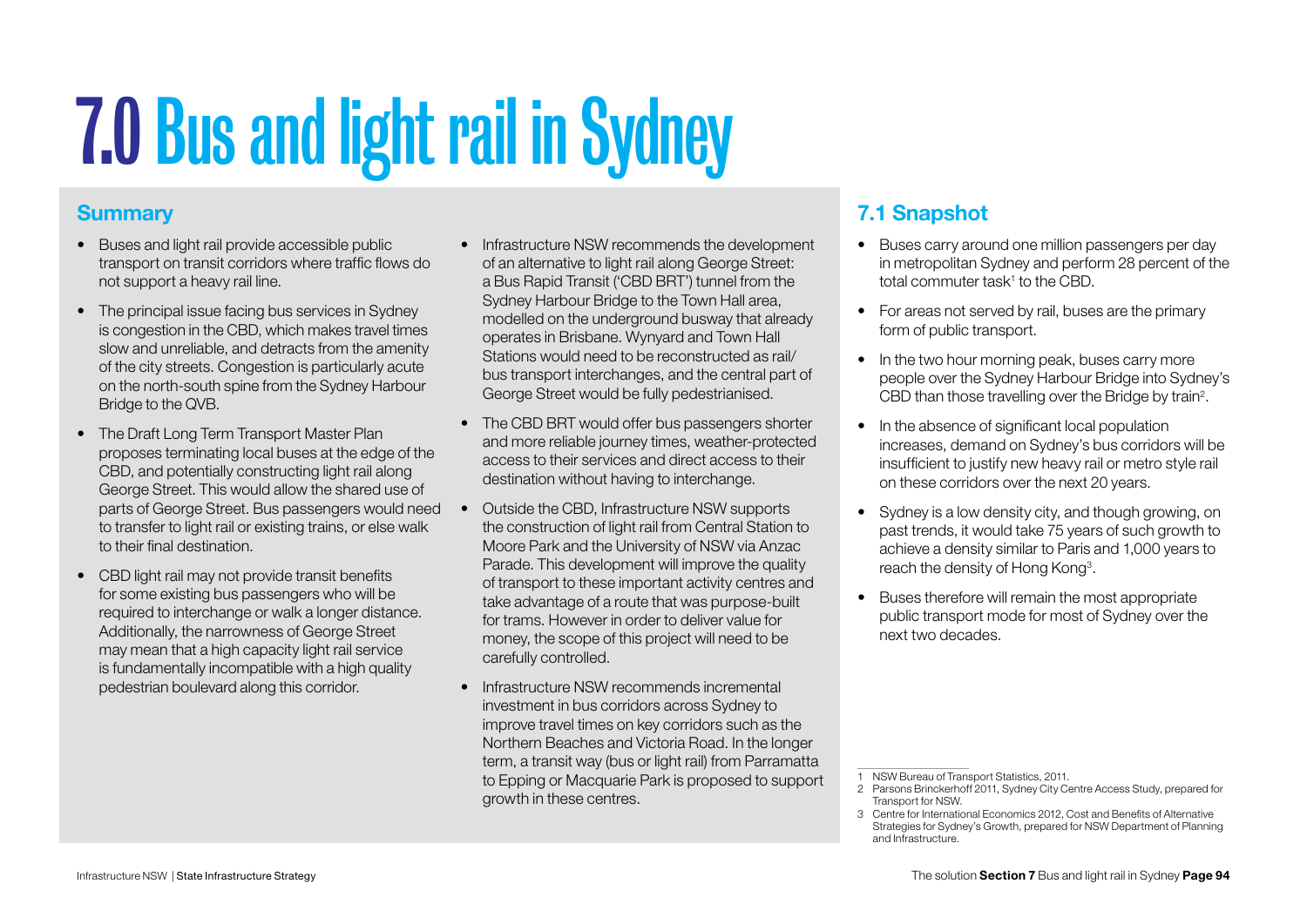# 7.2 Scope

This Section sets out a strategy for improving Sydney's bus services and considers the rationale for potential Bus Rapid Transit (BRT) or light rail infrastructure investments on some of these corridors. The Strategy focusses on the CBD and a number of other key corridors where demand levels are high enough to potentially justify major investment. It also outlines the broader strategy for incremental investment across the wider metropolitan bus network.

The goal to make NSW Number One again requires a globally competitive Sydney with an urban environment conducive to meeting and doing business, walking, talking, shopping and access to retail and entertainment. Current bus services detract from the amenity of the CBD and have negative impacts in terms of congestion, noise and pollution. Reducing CBD bus congestion will greatly improve urban amenity in the CBD.

# 7.3 Buses and light rail compared

While from a technical perspective, buses and light rail are very different, from a transport perspective they fulfil a similar role. Both provide generally on-street public transport services with more frequent stopping patterns and lower speeds than heavy rail options. Both bus and light rail can be segregated from existing traffic to increase journey speed and reliability.

The concept of expanding light rail, particularly in the CBD, has been the subject of much public discussion. Modern light rail systems have an upmarket European style, provide a smoother ride for passengers, and offer improved urban amenity (without the pollution and noise of diesel buses).

Light rail is however, significantly more expensive than bus services, has no material speed benefits, is less flexible in traffic and if service reforms to the operation of CBD bus services are implemented, does not offer significantly greater capacity.

As an example, light rail vehicles of 45 metres in length have a greater capacity than a high capacity bus, however high capacity buses can be run more regularly than light rail to meet demand.

Cost and delivery challenges mean light rail will only be a viable option over the next twenty years in Sydney compared to buses on a very small number of corridors.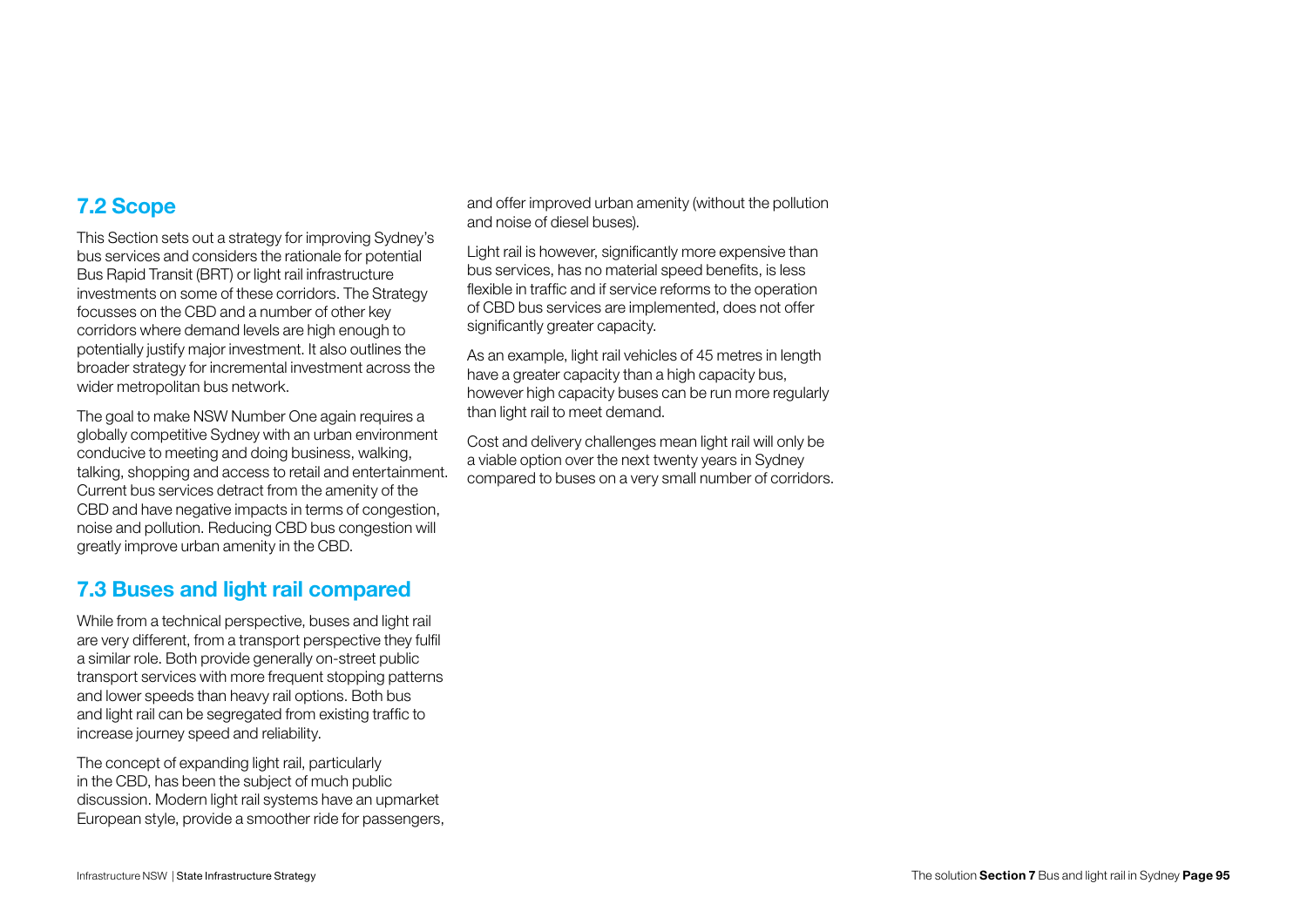## 7.4 Bus and light rail within Sydney's CBD

## 7.4.1 CBD Bus Demand and Congestion

Sydney's bus service patterns have seen little change over the decades. Today's bus services are remarkably consistent with the tram routes of the 1950s, despite significant changes to land use and employment growth in the CBD since that date.

Buses perform a critical role taking people to and from work in the CBD, especially from inner suburbs. The morning peak two-hour passenger flows on buses and other modes are summarised in Figure 7.14 .

As shown in Figure 7.1, the largest flows, (approximately two thirds of total CBD morning peak two-hour bus patronage), are from:

- the Sydney Harbour Bridge, which brings in more bus passengers than passengers travelling over the Bridge on trains, and includes commuters from the North West and the Northern Beaches, as well as inner suburbs.
- the Inner West, from where Broadway and Western Distributor (Victoria Road) services combine on George Street.

The biggest issue with these services is congestion and unreliability on entering the CBD. Extended peak hour delays are the norm between the Sydney Harbour Bridge and Wynyard and between Town Hall and Wynyard.

4 Parsons Brinckerhoff 2011, Sydney City Centre Access Study, prepared for Transport for NSW.

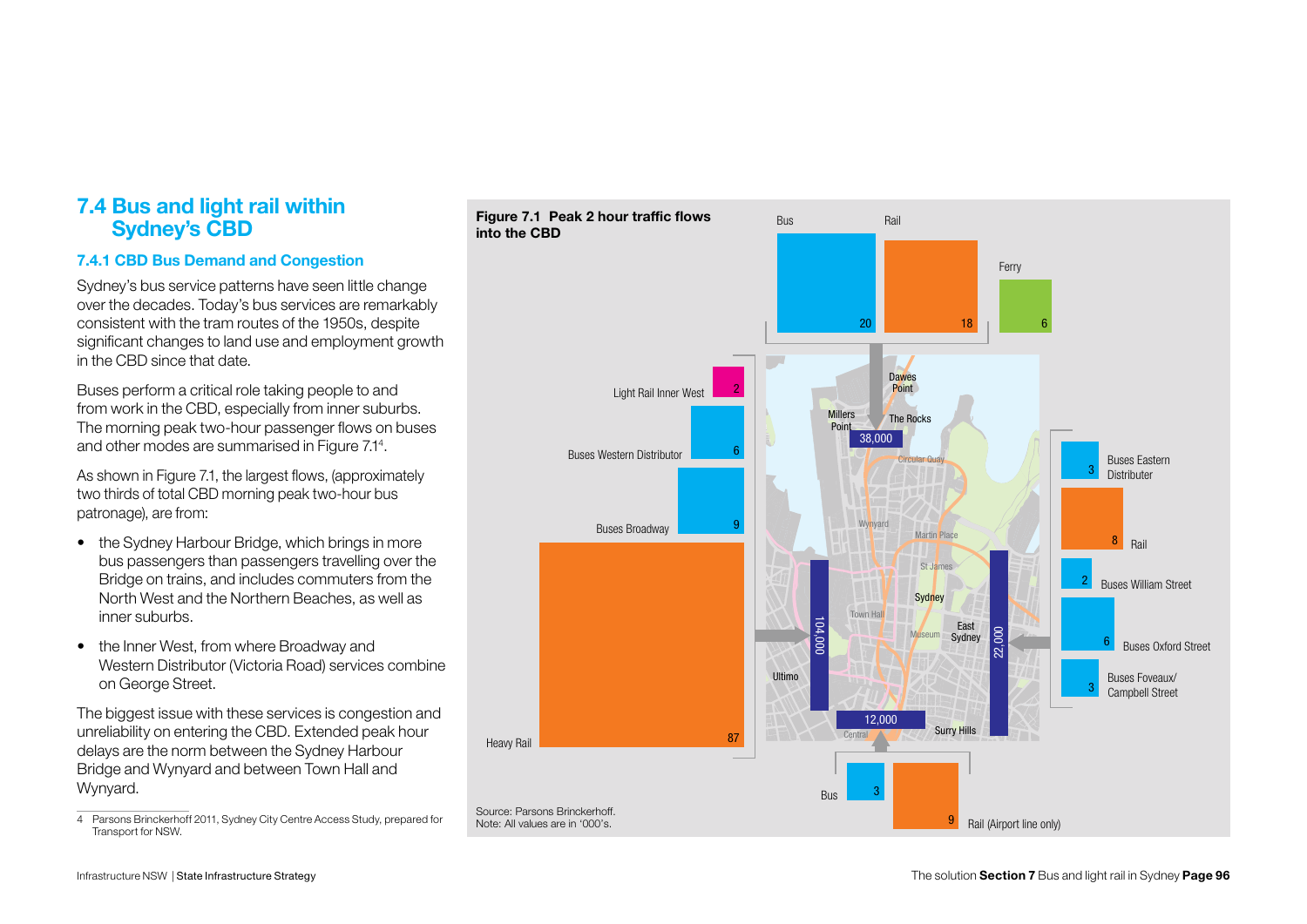As CBD employment continues to grow (as it will with the forecast growth in Barangaroo) the demand for travel through and within the CBD will increase, leading to increased vehicular congestion, and further impacts on the amenity of the city centre.

The introduction of the North West Rail Link is forecast to reduce bus flows from the North only by about 14 percent in the period up to 2036<sup>5</sup>.

Options to improve CBD bus congestion therefore must be a priority.

## 7.4.2 Short-term service reforms to reduce CBD bus congestion

#### NSW Draft Long Term Transport Master Plan

The Draft Transport Master Plan proposes major reforms to Sydney's bus network.

Changes proposed for the CBD include implementation of through-routing and/or 'near-side' termination of some bus services, rather than current 'far side' termination (i.e. buses travelling right through the CBD to Circular Quay).

Infrastructure NSW supports the general concept of bus re-routing to address congestion. The proposed approach would reduce the number of buses going to Circular Quay, leaving a lower capacity but better utilised and less congested service on George Street and other congested corridors. This is essentially a network design solution.

Recommendation Infrastructure NSW recommends immediate review of CBD bus routes, particularly through increased use of 'throughrouting', in order to reduce the number of buses contributing to congestion in the CBD.

## 7.4.3 Longer Term Options

Over the longer-term, as employment in the CBD grows, investment in substantial fixed infrastructure will be required.

Two potential infrastructure options have been suggested to relieve bus congestion and provide better amenity for the CBD.

- The City of Sydney has proposed a CBD light rail route along George Street. Transport for NSW is assessing the feasibility of this option as part of an expansion of the existing light rail network. This scheme is intended to act as a north-south "transit spine" for journeys within the CBD.
- A sub surface CBD Bus Rapid Transit system utilising in part the historic tram tunnels that run from the Harbour Bridge to Wynyard, which could increase commuter capacity whilst substantially removing buses from surface streets (including Harbour Bridge services as well as those on George Street) and allowing full pedestrianisation of parts of George Street.

Infrastructure NSW has assessed these longer term options in more detail below.

## 7.4.4 Light Rail in the CBD

#### Competing objectives for CBD light rail

As mentioned, both the City of Sydney and Transport for NSW have proposals for light rail along George Street.

The material reviewed by Infrastructure NSW indicates a need for greater clarity around the reason for introducing light rail into the CBD. The question is whether the primary objective is to augment mass transit capacity or to improve urban amenity, or both. Potentially, these two objectives appear to conflict.

A mass transit system, designed to meet peak commuter demand, requires frequent, high capacity services on a dedicated alignment away from pedestrians (for example, St Kilda Road in Melbourne). Conversely an urban amenity solution will be less intensive but provide less capacity.

Material produced by the City of Sydney clearly indicates a vision for improved urban amenity, with a pedestrianised George Street. However, given George Street's high pedestrian volumes (comparable with Pitt Street and Martin Place) and relatively narrow width, this arrangement will require light rail to proceed at low speeds for safety reasons. Such an arrangement seems incompatible with a mass transit commuter task and unlikely to provide an adequate substitute for existing bus services.

Transport for NSW is proposing a light rail service, which would operate every two to three minutes in the peak, with regular 'turn up and go' services operating across the day, evening and weekends. In the long term, Transport for NSW believes the new light rail service

<sup>5</sup> Parsons Brinckerhoff 2011, Sydney City Centre Access Study, prepared for Transport for NSW.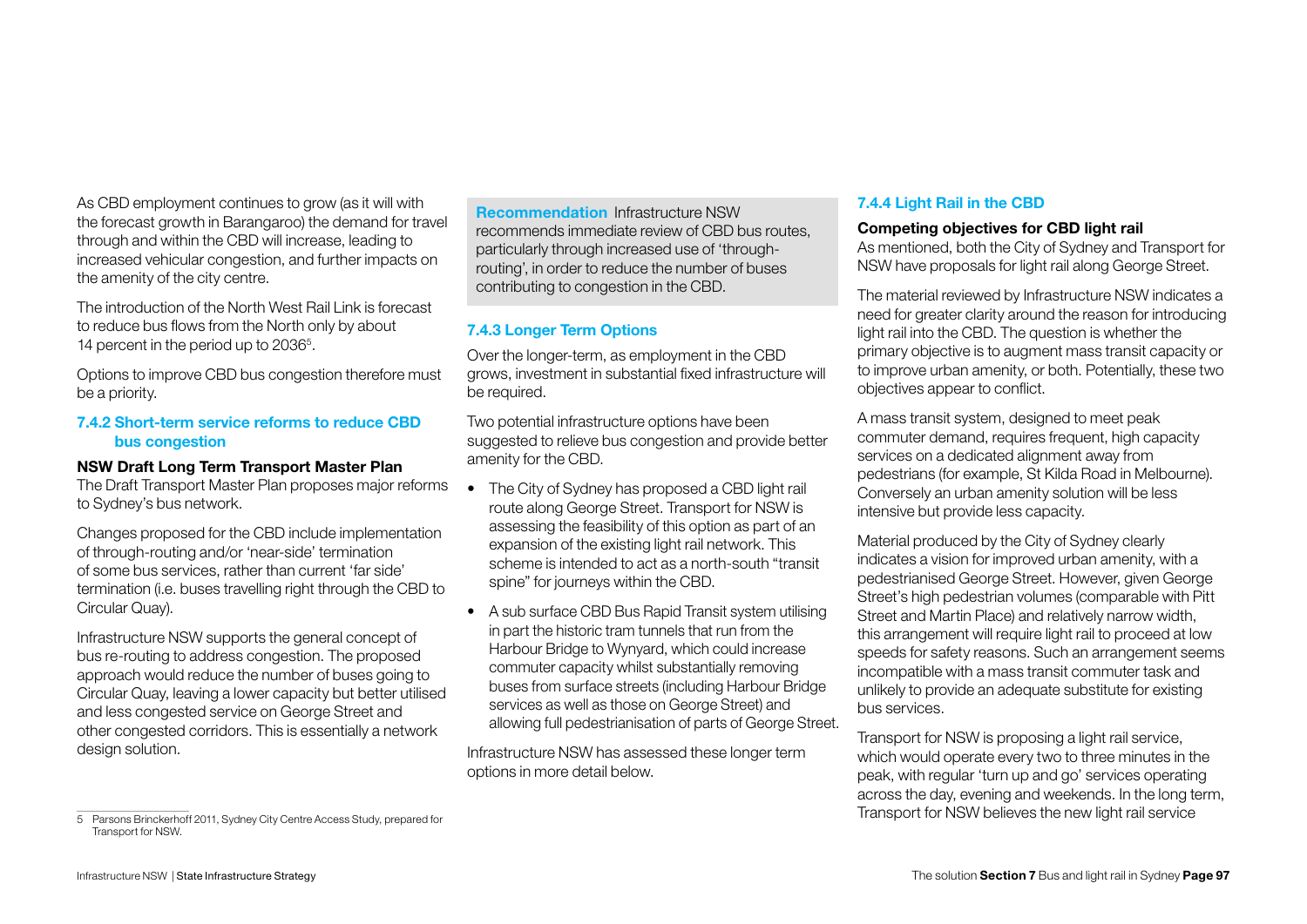could carry up to 12,500 passengers in the morning peak hour. The proposal is for light rail vehicles which are 45 metres long and capable of carrying up to 300 passengers (100 seated and 200 standing) $^{\rm 6}$ .

45 metre long light rail vehicles running every two minutes with a capacity of 300 passengers would carry only 9,000 passengers per hour. Higher capacity would require longer or more frequent vehicles, which would be more intrusive for other CBD users7 .

Infrastructure NSW has reviewed NSW Bureau of Transport Statistics data which indicates that the existing combined peak hour demand on Anzac Parade and Broadway bus services is about 9,000<sup>8</sup>. This implies there would be little or no spare capacity in the current light rail proposal for future demand growth. Light rail vehicles would be fully utilised, with two thirds of passengers standing.

Additionally, to provide a highly reliable mass transit service would require very high levels of intersection priority (with adverse implications for east-west traffic flows and pedestrian movement), and substantial infrastructure (e.g. pedestrians barriers and extended boarding platforms). This would be an extremely intensive transport operation in the George Street environment.

Whether physically segregated from pedestrians or not, a light rail service of the required capacity to act as an effective mass transit system would appear to leave George Street even less open to pedestrians than at present.

#### **Disruption**

Delivering light rail into Sydney's CBD is a significant construction project and would cause substantial disruption for several years. In particular, the need to move utility services, e.g. electricity and telecommunications services currently below George Street could impose significant costs and delays. The impacts on retail business are also likely to be significant.

Given the critical economic importance of maintaining a functional CBD, Infrastructure NSW recommends that priority be given to implementing the short term bus service reforms to relieve CBD bus congestion described above and that consideration be given to the concept of a CBD bus rapid transit system as proposed below before any commitment is made to introducing light rail into the CBD.

Sydney's CBD is extremely congested. Solutions that work in low density CBDs such as Dublin or Amsterdam are unlikely to work here. Delivering light rail to Sydney's CBD is not impossible, but as other cities have learned to their cost, an ill-considered light rail plan can lead to years of disruption and financial disaster, for example:

- In 2008 the City of Edinburgh began construction of light rail, with a target completion date of early 2011. The latest completion date is now forecast for 2014, with project costs, at over \$1 billion, at three times the original estimate<sup>9</sup>.
- Jerusalem started construction of light rail in 2002. With repeated delays and a doubling of costs to US\$1 billion, it took nine years before it became fully operative in December 2011.

Recommendation Given the critical economic importance of maintaining a functional CBD, Infrastructure NSW recommends that other solutions to bus congestion and capacity be implemented before any commitment is made to CBD light rail.

## 7.4.5 CBD Bus Rapid Transit and Upgrades to CBD Interchanges

#### The Concept

Given the potential limitations of light rail as a solution to both urban amenity and mass transit objectives in the CBD, Infrastructure NSW has considered the option of providing more substantial and long-term improvements through an underground CBD Bus Rapid Transit (CBD BRT) concept, modelled on Brisbane's successful system.

<sup>6</sup> NSW Government 2012, Draft Transport Master Plan.

<sup>7</sup> Based on a calculation of 30 services per hour x 300 passengers per vehicle. Higher capacity, using 60 metre trams, is not considered feasible in Sydney's CBD, as it would be too obstructive for retail loading / access points.

<sup>8</sup> NSW Bureau of Transport Statistics, 2011.

<sup>9</sup> British Broadcasting Corporation, accessed at [http://www.bbc.co.uk/news/](http://www.bbc.co.uk/news/uk-scotland-edinburgh-east-fife-14919826) [uk-scotland-edinburgh-east-fife-14919826](http://www.bbc.co.uk/news/uk-scotland-edinburgh-east-fife-14919826)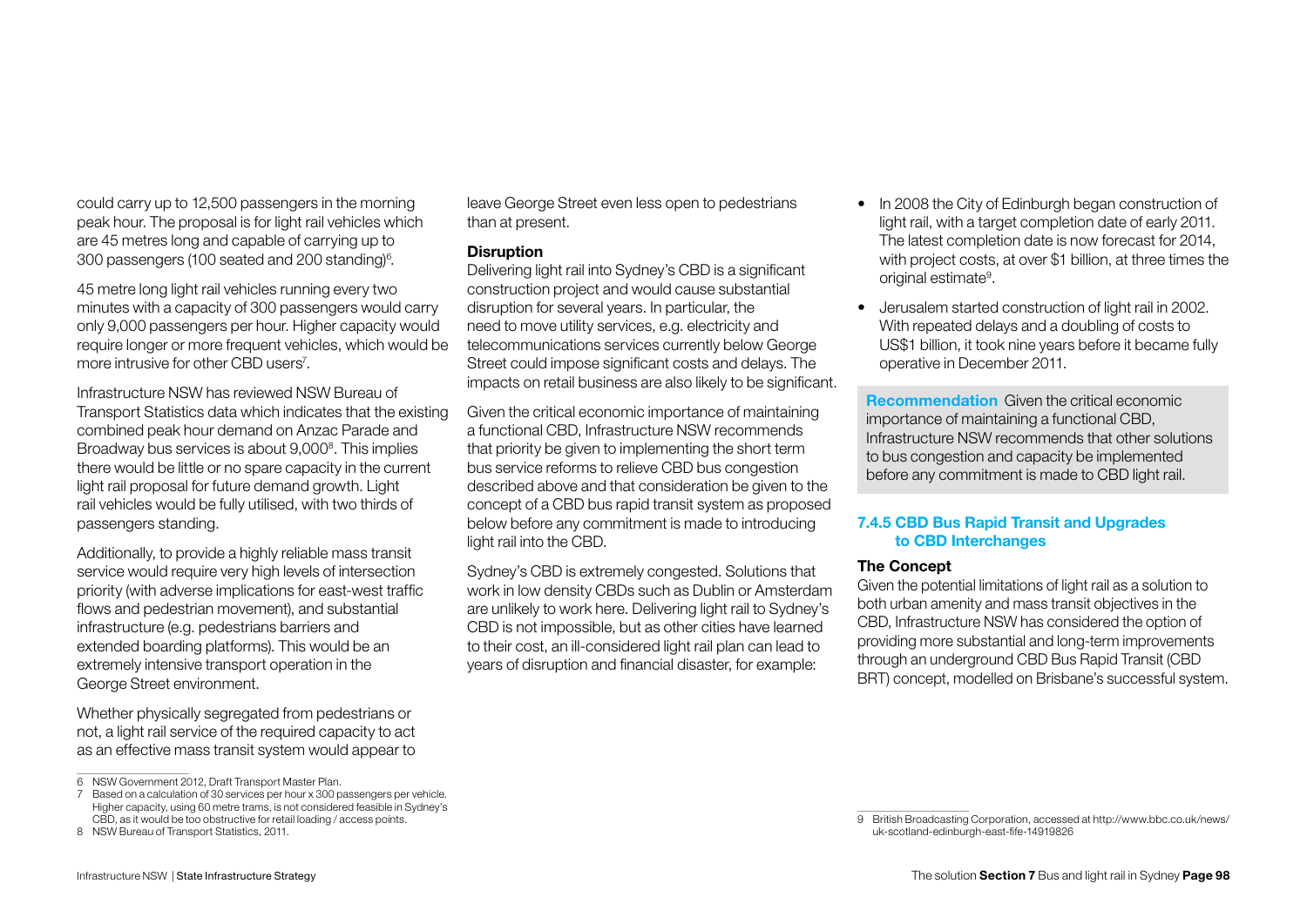The concept as applied to Sydney (illustrated in Figure 7.2), involves constructing a short new bus tunnel between new underground bus terminals at Wynyard and Town Hall, to serve buses entering the CBD from the highest demand corridors of the Sydney Harbour Bridge and Broadway.

With each bus terminal having two 55 metre platforms for each direction, the BRT would provide new capacity for up to 20,000 passengers per hour (double that offered by light rail), enabling the substantial removal of buses from surface streets<sup>10</sup>. This would reduce CBD congestion and enable pedestrianisation of George Street. If a viable business case is made in the future for the introduction of light rail, the existence of the CBD BRT would provide the mass transit commuter task which would enable light rail to provide a lower capacity system to support urban amenity objectives.

For bus users the CBD BRT would provide faster and more reliable travel times, whilst largely maintaining current service standards – with less forced passenger interchange and higher seating capacity than with light rail.

Additionally, bus services from the West (Victoria Road) and the East (including William Street) may be connected into the CBD BRT via the Cross-City Tunnel (making use of the tunnel's current spare capacity), although the feasibility and merit of this requires detailed assessment.

<sup>10</sup> LEK 2012, Sydney CBD Access Strategy, prepared for Infrastructure NSW. A CBD BRT (excluding Cross City Tunnel connections) is estimated to be able to accommodate all current Broadway services, 75% of current Harbour Bridge services and about 50% of South-East bus services.



- 1) Buses to/from Harbour Bridge.
- 2) Reuse old tram tunnels between Harbour Bridge and Wynyard.
- **3** Reconstruct Wynyard interchange. New large scale commercial/office space above.
- 4) Wynyard Walk.
- 5) Hunter Connection.
- 6) New bus tunnel between Wynyard and Town Hall (900 metres).
- **7** Town Hall Square development. Bus ramp to surface and new civic development.
- 8) Buses to/from Anzac Bridge and Victoria Rd.
- **9** Buses to/from Broadway and Parramatta Rd.
	- Underground CBT BRT based on high level concepts.
	- Approximately 75 percent of peak Harbour Bridge buses moved to underground CBD BRT.
	- All peak Broadway and some Anzac Bridge buses moved to CBD BRT.
	- Makes use of existing tunnel infrastructure from Wynyard to Harbour Bridge.
	- Assumes planned redevelopment of Wynyard and Town Hall stations.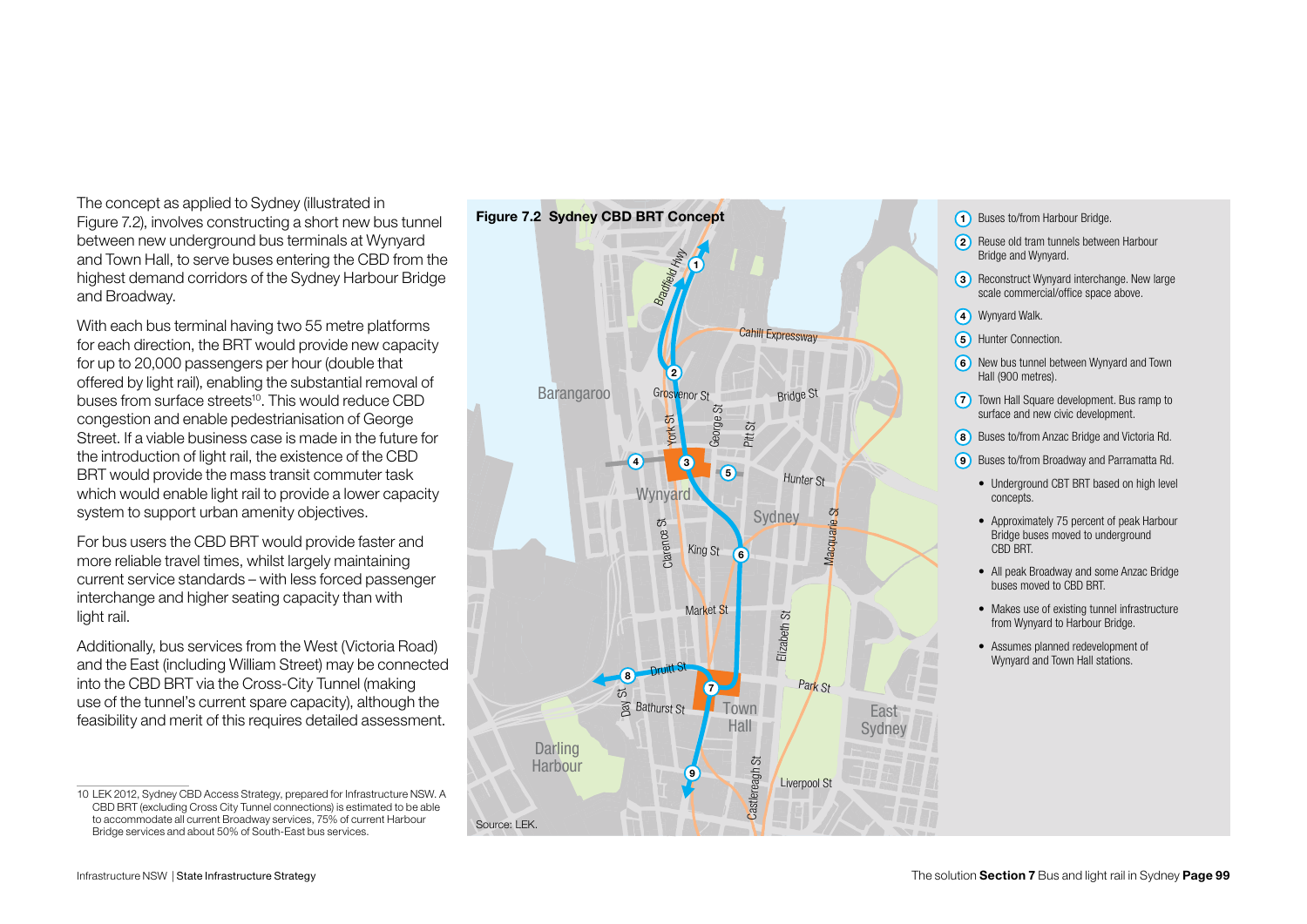## Table 7.1 Comparison of the different impacts of light rail and Bus Rapid Transit in the CBD

|                                | <b>Light Rail</b>                                                                                                                                                                                                                                                                    | <b>BRT</b>                                                                                                                                                                                                     |  |  |  |  |
|--------------------------------|--------------------------------------------------------------------------------------------------------------------------------------------------------------------------------------------------------------------------------------------------------------------------------------|----------------------------------------------------------------------------------------------------------------------------------------------------------------------------------------------------------------|--|--|--|--|
| <b>Description of Projects</b> | Anzac Parade to Central Station to Circular Quay along George Street.<br>Partial pedestrianisation of George Street (shared with light rail).                                                                                                                                        | Bus tunnel Harbour Bridge to Wynyard and Town Hall, possible East-West<br>connections via Cross City Tunnel.<br>Redevelop Wynyard and Town Hall stations.<br>Full pedestrianisation of parts of George Street. |  |  |  |  |
| <b>Scoping Estimate</b>        | \$1-2 billion                                                                                                                                                                                                                                                                        | \$2 billion                                                                                                                                                                                                    |  |  |  |  |
| <b>Bus Route Changes</b>       | Many routes terminated at edge or mid of CBD, or through-routing<br>(through mid CBD).                                                                                                                                                                                               | Relatively few network changes required (some desirable to support high frequency<br>"turn up and go" trunk services and to support more varied trip patterns).                                                |  |  |  |  |
| <b>Customer Impacts</b>        |                                                                                                                                                                                                                                                                                      |                                                                                                                                                                                                                |  |  |  |  |
| <b>Passenger Capacity</b>      | Will provide 9,000 customer trips per hour on George Street - assuming 45m<br>vehicles every 2 mins (which is less capacity than current buses). There will be<br>fewer light rail vehicles than the buses they replace, but the light rail vehicles will be<br>more fully occupied. | New sub surface capacity of 20,000 customers per hour utilising standard buses<br>(75 passengers per bus)                                                                                                      |  |  |  |  |
| Standing                       | Two thirds of customers will be standing in the CBD when full; smoother<br>ride mitigates.                                                                                                                                                                                           | One third customers standing in standard buses                                                                                                                                                                 |  |  |  |  |
| Passenger Interchange          | Forced interchange to access light rail from some suburbs where current direct bus<br>services will cease. Customers on bus services that continue into the CBD will need<br>to interchange onto light rail in the CBD to access north of Town Hall.                                 | Relatively little forced interchange due to minimal change to existing bus services                                                                                                                            |  |  |  |  |
| Travel time and reliability    | The trip from Wynyard to Town Hall will take longer than a sub-surface BRT due to<br>intersections and other surface disturbances, and the interchange requirement.                                                                                                                  | Sub surface buses will travel from Wynyard to Town Hall consistently in 2-3 minutes.                                                                                                                           |  |  |  |  |
| <b>Wider CBD Impacts</b>       |                                                                                                                                                                                                                                                                                      |                                                                                                                                                                                                                |  |  |  |  |
| Pedestrian amenity             | Shared pedestrian use of George Street. One light rail vehicle passes every minute<br>in peak hours (combined up and down services assuming passing times of 30<br>seconds including a safety buffer)                                                                                | George Street fully pedestrianised                                                                                                                                                                             |  |  |  |  |
| Traffic congestion             | Combination of additional light rail vehicles (with limited flexibility in traffic),<br>likely continued bus services to mid CBD, and pedestrianisation will increase<br>traffic congestion.                                                                                         | Additional sub-surface capacity allows for pedestrianisation without increasing<br>CBD congestion                                                                                                              |  |  |  |  |
| Wynyard and Town Hall stations | Does not include full redevelopment                                                                                                                                                                                                                                                  | Includes full redevelopment.                                                                                                                                                                                   |  |  |  |  |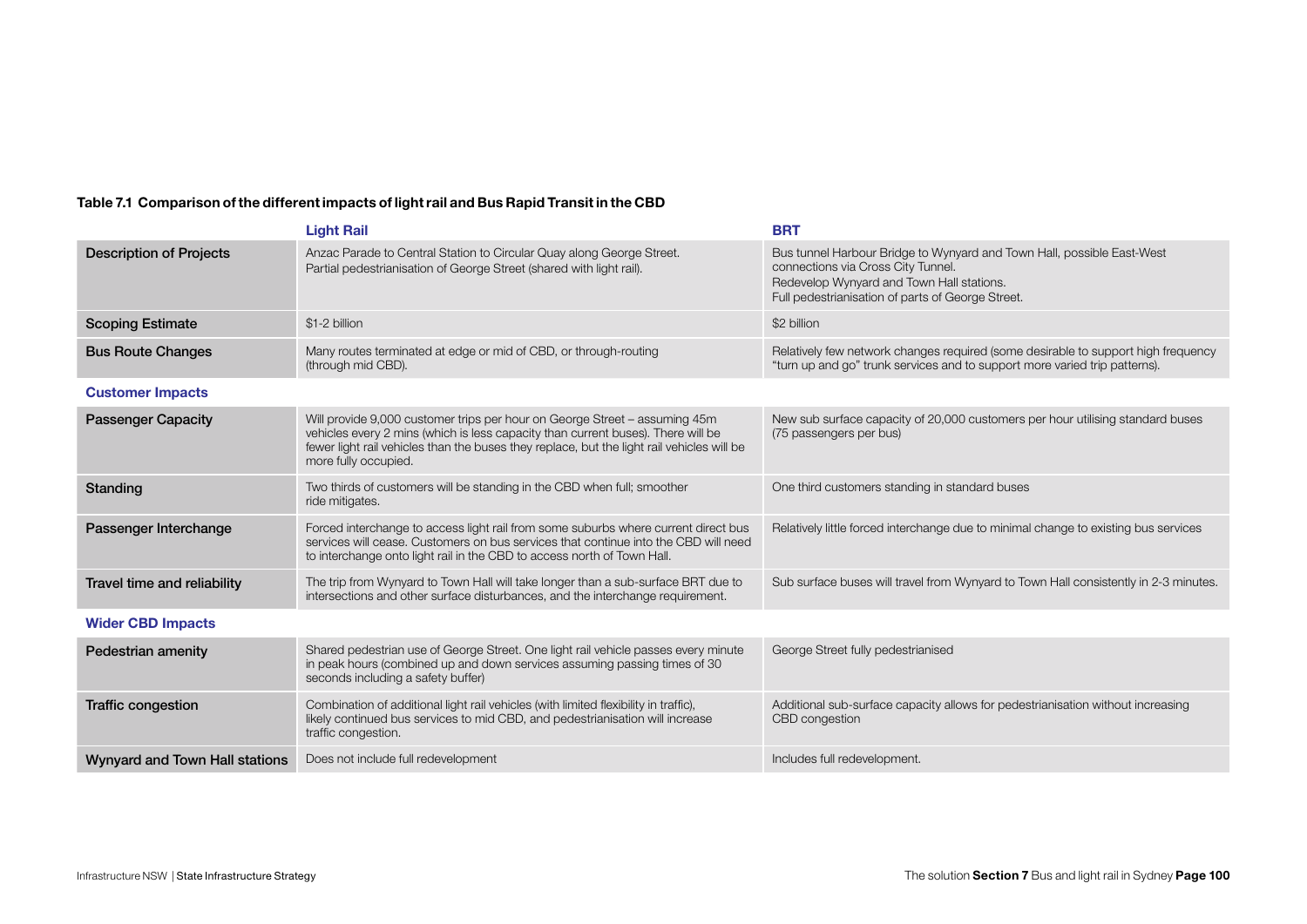#### **Delivery**

Whilst conceptually appealing, the CBD BRT concept also presents a range of delivery challenges. Sydney Harbour Bridge buses could potentially gain access through the old Wynyard tram tunnels but making use of these tunnels to meet modern safety, ventilation and other standards would not be cost free, and connection to the Sydney Harbour Bridge will require careful consideration of options to ensure capacity of the Bridge is not compromised<sup>11</sup>.

A new tunnel will be required from Wynyard to Town Hall. Identifying an appropriate alignment will be challenging. The sub-surface environment in the CBD is complex and a proposed new tunnel from Wynyard to Town Hall (where Broadway buses could access the BRT) would need to navigate existing sub-surface infrastructure and building basements. It is also essential that the future option of a new rail line though the CBD – as proposed in Sydney's Rail Future - is not precluded. Accordingly a range of tunnel alignment options will need to be considered<sup>12</sup>

The new underground bus terminals will require total reconstruction of both sites, but there is the potential to integrate this with existing development proposals. A Wynyard redevelopment would be highly desirable for rail users (including new commuters to Barangaroo) and new higher-rent commercial development could make a contribution to project costs.

At Town Hall, a new CBD BRT terminal and rail interchange could be integrated with retail redevelopment and the City of Sydney's plans for a new plaza (Town Hall Square, which was previously well developed as part of the abandoned CBD Metro project).

Actual construction of this underground infrastructure, though unavoidably disruptive, may be less so than the extensive surface works required for light rail. The indicative cost of the CBD BRT tunnels has been estimated at \$750 million<sup>13</sup>. With an allowance for risk and the Town Hall and Wynyard redevelopment, Infrastructure NSW considers that \$2 billion would be a realistic scope.

In conclusion, whilst the CBD BRT concept is currently at a relatively early stage of development, the potentially large benefits to public transport capacity, service quality, CBD congestion and amenity justify further detailed development of the concept.

Recommendation Infrastructure NSW recommends that the CBD BRT concept should be subject to a detailed feasibility and economic analysis. Subject to positive conclusions from this work and available funds, the CBD BRT could be delivered in years 5-10 of the Strategy.

## 7.5 Light rail options and bus corridors into Global Sydney

## 7.5.1 Anzac Parade Light Rail

Although CBD light rail poses difficulties, there is merit in considering the option of light rail from Central Station to the Moore Park recreational precinct, the University of New South Wales and the Prince of Wales Hospital precinct.

Concerns with current bus services on this route relate to crowding, congestion and inadequate shelters, particularly at Central and the University. There is also a desire for faster and more reliable journey times. Irregular service intervals create queuing and add to waiting times and congestion. A 2007 study identified a range of operational failings at major sites on the route contributing to passenger confusion, boarding delays and hence greater congestion<sup>14</sup>.

From an engineering and operational perspective, delivering light rail on the Anzac Parade corridor is less challenging than the CBD environment, offering a flat route (as far as Moore Park inbound) and the opportunity to re-use the segregated alignment used by light rail until 1961.

Attempting to serve the mass commuter market from this proposed corridor, presents major challenges. It would be difficult to match current bus travel times for South Eastern suburbs commuters to the CBD (especially express services to the northern CBD via the

<sup>14</sup> Parsons Brinckerhoff 2007, Eastern Suburbs Transport Strategy, prepared for Australian Jockey Club, Centennial Parklands, Prince of Wales Hospital, Sydney Cricket & Sports Ground Trust and The University of New South Wales.

<sup>11</sup> MRCagney 2012, Inner Sydney Transport Strategy – Technical Support Services, prepared for Infrastructure NSW.

<sup>12</sup> LEK 2012, Sydney CBD Access Strategy, prepared for Infrastructure NSW.

<sup>13</sup> MRCagney 2012, Inner Sydney Transport Strategy – Technical Support Services, prepared for Infrastructure NSW.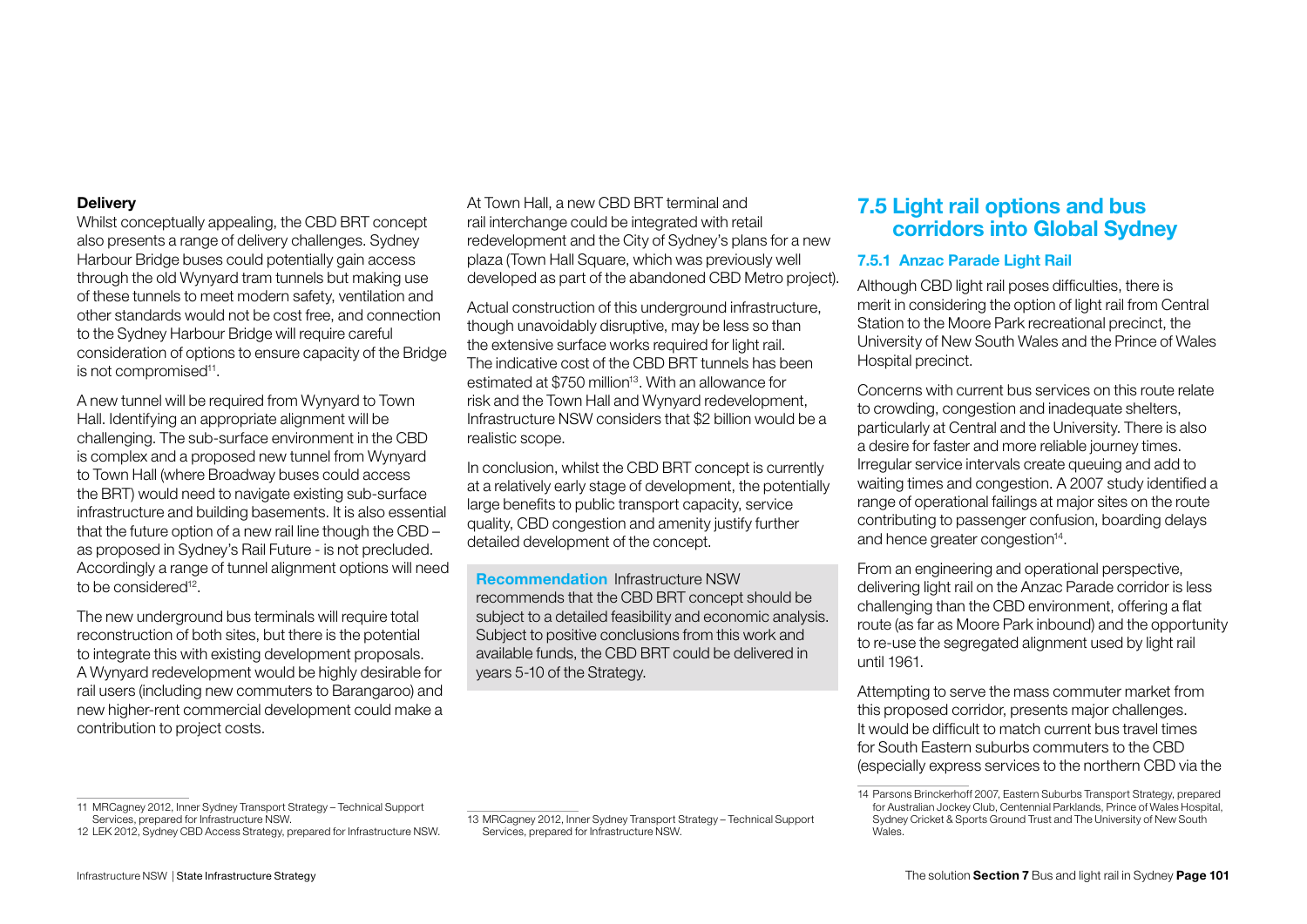Eastern Distributor tunnel). Efforts to reduce travel times for light rail by tunnelling part of the route will substantially increase costs and could make the project unviable.

 The difficulty of effectively serving the commuter markets on this corridor suggests a more realistic option may be to focus primarily on the recreational and student markets. Demand for the University alone already requires at least 85 buses per hour on top of the regular 60 buses per hour service scheduled from Central15. The aim would be to deliver a similar travel time to current buses, but with the superior travel experience that light rail offers for the peak heavy loadings.

It would be expected that most South Eastern Suburb commuters to the Northern CBD would continue to use existing bus services, at least until such time as a plan for substantially increased urban densities could justify an extension to the Eastern Suburbs Railway (refer Section 8).

With these less ambitious objectives, the project scope and costs would be managed down to achieve a practical and deliverable solution. A surface route (rather than a tunnel) and a single terminus would reduce costs. With these assumptions, Infrastructure NSW would expect a scoping estimate of approximately \$500 million (approximately \$70 million per kilometre for seven kilometres). This is consistent with the cost per kilometre for Gold Coast Light Rail.

Given the target market, consideration should also be given to whether it be part-funded by the beneficiary institutions or their patrons, in order to reduce the costs to taxpayers.

The business case to support any investment by Government, and demonstrate value-for-money, will need to compare the preferred light rail proposal to alternative options, for example improving existing bus services or using higher capacity buses.

 TfNSW has developed both bus and light rail options for this corridor and the detailed business case will be reviewed by Infrastructure NSW through its project assurance process (refer Section 16).

Recommendation Infrastructure NSW recommends that TfNSW scope the Anzac Parade light rail project from Central to the University of NSW, within a scoping estimate of \$500 million. Subject to a satisfactory business case the project could be delivered within the next 5 years.

## 7.5.2 Northern Beaches Rapid Transit

The CBD BRT would provide significant benefits for all bus services accessing the CBD from the Sydney Harbour Bridge. However the Northern Beaches road corridor, from the Spit Bridge to North Sydney can also suffer significant congestion, especially at weekends when lane space on Military Road is given up to car parking.

To improve the speed of bus services on this corridor, TfNSW has investigated building a new, higher-level (non-opening) six-lane Spit Bridge and then either providing permanently dedicated bus lanes (which assumes existing on-street parking is replaced with new off-street facilities) or building a dedicated bus tunnel under Military Road.

TfNSW analysis suggests the cost of these options is difficult to justify, especially given the relatively small time savings (negligible for all-stops services forecast in weekday peak hours), when parking clearways are already in force<sup>16</sup>. However, there is merit in pursuing further options including, for example:

- measures to make six lanes available to traffic along the full length of Military Road (recognising that this may require some property acquisition and/or accepting less space allocated to parking or turning lanes)
- a 'clip on' lane added to the existing Spit Bridge (instead of a completely new bridge)
- • other short-term incremental measures to improve bus priority and junction flows.

Recommendation Infrastructure NSW recommends that TfNSW further investigate a range of potential enhancements to bus priority on the Northern Beaches corridor to develop a value-for-money improvement plan for the coming decade – with a scoping estimate of up to \$200 million.

Over the longer term, the possibility of building a tunnel should be considered, which could free up surface road space as well as deliver substantial time savings to bus and car users. The option of a 'Northern Beaches Link' is discussed in Section 6.

<sup>15</sup> Transport for NSW 2004, Review of Bus Services in NSW, Final Report.

<sup>16</sup> Transport for NSW 2012, Northern Beaches Bus Rapid Transit (BRT) Study, Draft Feasibility Report.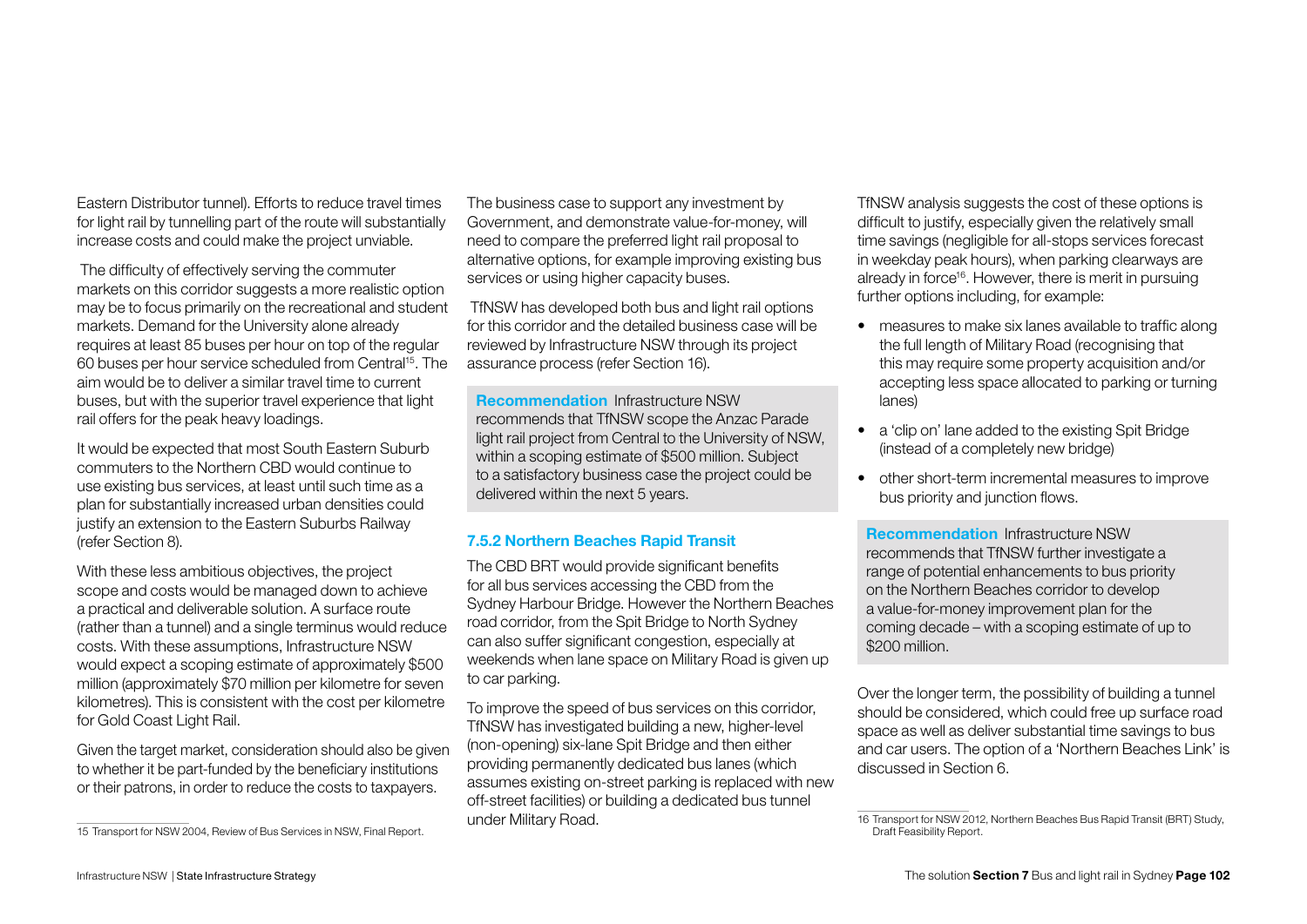#### 7.5.3 Victoria Road Rapid Transit

Victoria Road is one of Sydney's busiest traffic corridors and with high demand for bus services it has recently benefited from investment in substantial bus priority measures – particularly with the duplication of Iron Cove Bridge. The remainder of the Victoria Road corridor is likely to warrant a range of further bus priority measures over the next 20 years, including the introduction of dedicated rapid transit lanes.

Currently the biggest constraints appear to be on Anzac Bridge and final access into the CBD, where city intersection constraints and limited passenger drop-off zones on Druitt Street cause extended morning bus queues to back up on the Western Distributor.

Recent attempts to address this problem takes advantage of the ability of buses to be re-routed and provide duplicate capacity along multiple routes by diverting some buses to Bathurst Street. However, to be effective, this will require bus priority measures to be implemented on all incoming lanes.

The CBD BRT concept offers the prospect of overcoming this CBD access constraint by allowing buses to quickly access a Town Hall terminal via the Cross City Tunnel. This would also enable improved cross suburb connections, as services could continue on to the North via the CBD BRT to Wynyard and the Harbour Bridge, or to Eastern Suburbs via the Cross City Tunnel (and vice versa).

Recommendation Infrastructure NSW recommends that TfNSW develop a plan for bus priority on Victoria Road to implement an ongoing program of incremental investments.

# 7.6 Bus corridors and light rail options in Greater Sydney

#### 7.6.1 Bus Network Reform

The bus network reforms outlined in the Draft Transport Master Plan will produce a consolidated network of more frequent and inter-connected services.

The objective of bus network reform is to improve services for current demand, whilst also attracting new demand at the margin. On key corridors this means moving away from the historic concept of universal access (which emphasises minimised walking distances rather than overall travel times), as this tends to relegate bus services to the status of service of last resort.

Improved service frequency, speed and reliability (targeting 25-30 kph to compete with cars), will also be targeted through investment in bus priority measures and investigation of longer term options for dedicated transit corridors<sup>17</sup>

Network redesign, including more direct routing and wider spacing of bus stops (to reduce delays), will focus on improving speeds and frequencies on those corridors with greatest demand potential, whilst maintaining minimum service levels on secondary routes to ensure community needs are met.

Wider metropolitan network reform will also involve the development of a strategic transit network where passengers will be able to interchange between alternative transport modes utilising intersecting trunk and feeder routes (and rail lines) to support a broader variety of travel needs.

The development of a revised bus network and the new demand patterns that it generates will provide a clear basis for investing in incremental bus priority infrastructure to address congestion 'hot spots' on key corridors.

Accordingly, Infrastructure NSW supports the direction of reform outlined in the Draft Transport Master Plan which will develop a better integrated, but rationalised primary network of fast, frequent and direct services.

In the longer term, as Section 6 notes, the application of economic road pricing principles could be used to reduce traffic congestion. This would also be of benefit to buses, which would be particularly useful on corridors where a dedicated bus lane cannot be justified.

Recommendation To support fast, frequent and direct services on a reformed metropolitan bus network, Infrastructure NSW recommends a program of incremental bus priority infrastructure investments on strategic bus corridors.

<sup>17</sup> NSW Government 2012, Draft Transport Master Plan.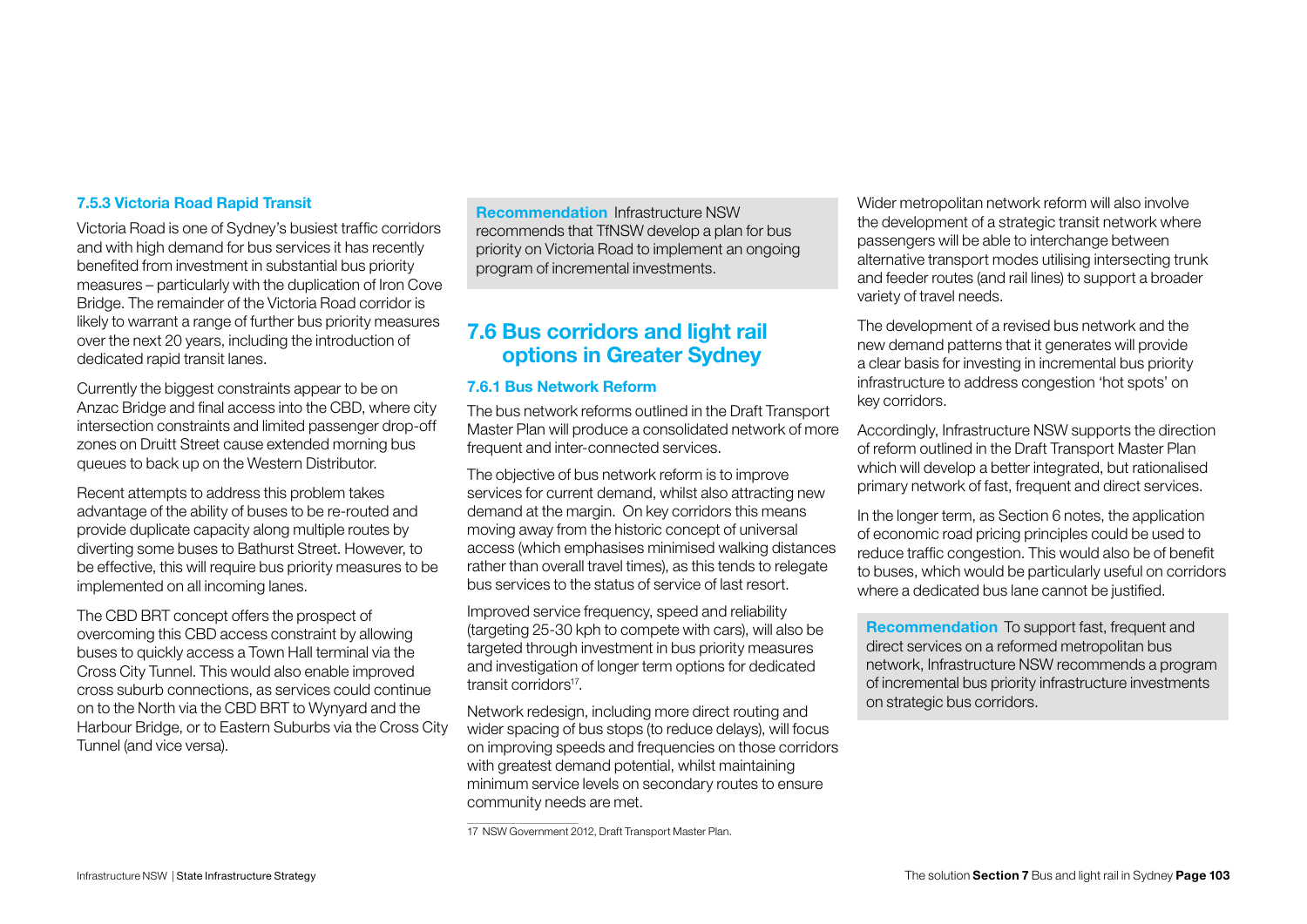

#### 7.6.2 Western Sydney Light Rail

Parramatta City Council has recently launched a proposal for a Western Sydney Light Rail network and commenced an initial feasibility study. Stage 1, covering links to Castle Hill, Bankstown and Epping or Macquarie Park, is estimated at about \$3 billion, with later stages planned to add another 105 kilometres at an additional cost of \$6.5 billion. The draft proposed network is shown in Figure 7.3.

The Council proposes light rail as "a viable, quick-tobuild solution for Western Sydney; an interim mode between bus and heavy rail options"18. It hopes that light rail will assist in building employment centres close to homes in Western Sydney, particularly in Parramatta.

To justify an investment of this scale there would need to be some confidence that it would address the key constraints to greater employment growth in Parramatta. This Strategy argues that transport investments alone will rarely transform an area's economic potential. In Infrastructure NSW's view, a more fundamental constraint is the connectivity of Parramatta to Global Sydney, and, more broadly, Sydney's West to Sydney's international gateways. Measures to improve this are considered in Sections 6 and 8.

However, Infrastructure NSW does recommend action to address the underlying problem – that is, the slow, indirect and/or infrequent bus services north and south of Parramatta. For example, from Bankstown or Castle Hill to Parramatta, bus times are around about 60 minutes (including waiting time) compared to 30 minutes by car.

<sup>18</sup> Parramatta City Council 2012, Western Sydney Light Railway Network.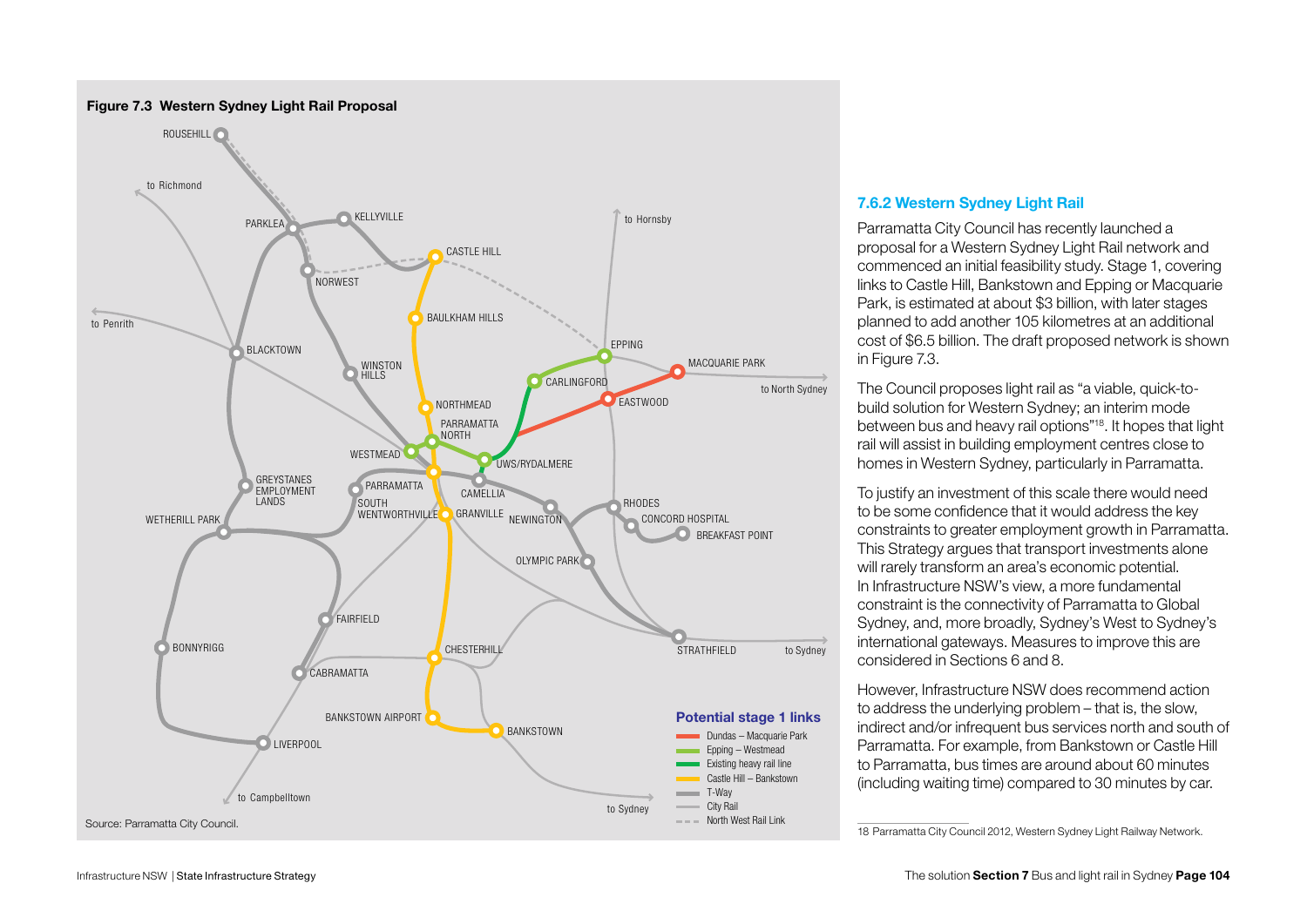The priority should be to address these travel issues by re-routing bus services to follow a more direct route, with less frequent stops (i.e. operating more like light rail), and then improving speeds through bus priority measures.

Additionally there is the potential to improve cross suburb connectivity, by joining routes north and south of Parramatta together. Through-running of services through Parramatta in this way will also address the congestion caused by the current approach of terminating all services at Parramatta interchange.

In summary, whilst the Western Sydney Light Rail proposal is based on sound long term objectives, an immediate solution is the ongoing enhancement of bus services along the identified corridors. By building demand over time, the case for long term investment in a fully dedicated busway or light rail will be substantially strengthened.

Recommendation Infrastructure NSW recommends TfNSW develop a plan for public transport into Parramatta and implement a program of incremental bus service improvements and bus priority measures.

#### 7.6.3 Parramatta to Epping or Macquarie Park

One area for more detailed evaluation is an investment in better connectivity on the corridor between Parramatta and Epping or Macquarie Park. Given expected patronage levels, it is unlikely that a heavy rail line on this route will be justified for many decades, but a rapid busway or light rail service (based on an extension of

the existing Carlingford heavy rail line) could improve connectivity into Parramatta and the employment centres around Epping and Macquarie Park at a much lower cost.

On the basis of busway costs of about \$30 million per kilometre (compared to \$57 million per kilometre for light rail), a rapid transit link could be provided for approximately \$500 million, approximately half the unit cost suggested for light rail<sup>19</sup>.

Recommendation Infrastructure NSW recommends TfNSW develop options for a rapid transit connection between Parramatta and Epping and/or Macquarie Park. Subject to business case outcomes, delivery could be targeted for the second decade of the Strategy.

# 7.7 Conclusions

Buses will remain the most appropriate public transport mode for most of Sydney over the next two decades. In the short term, bus network reform offers the greatest potential for service improvements, particularly where combined with supporting rapid transit infrastructure and bus priority measures designed to deliver fast, frequent and direct services.

The most critical infrastructure issue impacting on buses in Sydney is the need to address bus congestion in the CBD. This is an economic issue issue as much as a transport service issue. The CBD needs to provide a world class environment for doing business; this street level amenity is vitally important.

The short term solution to the CBD bus congestion problem requires network changes to improve bus capacity utilisation.

Longer term, substantial improvements to CBD public transport and street amenity should be investigated through a feasibility study for the CBD BRT. This concept would connect the Sydney Harbour Bridge and Broadway bus services via redeveloped terminals at Wynyard and a new Town Hall Square, with the possible option of connecting east-west routes via the Cross City Tunnel. This analysis of CBD BRT options should be undertaken in the short term so that this concept, if confirmed to be of merit, could be completed within the next 10 years.

Light rail proposals require a clear objective. They can suffer from confusion between mass transit and urban amenity roles. In the congested environment of the CBD, this distinction is critical. An amenity-based George Street light rail is possible, but is not in itself a solution to the bus congestion problem. CBD light rail has significant negative impacts in terms of costs, CBD disruption and widespread network changes, whilst providing little or no apparent increase in capacity or reduction in travel times or congestion.

Light rail along Anzac Parade to Central Station could offer a better quality travel experience for the high volume traffic flows to the Moore Park precinct and the University of NSW, but it must be noted that for most South Eastern commuters to the CBD, light rail would not compete on travel time with existing bus services. Accordingly, the scope and costs of a line to Central Station need to be tightly controlled.

<sup>19</sup> Parramatta City Council 2012, Western Sydney Light Railway Network.